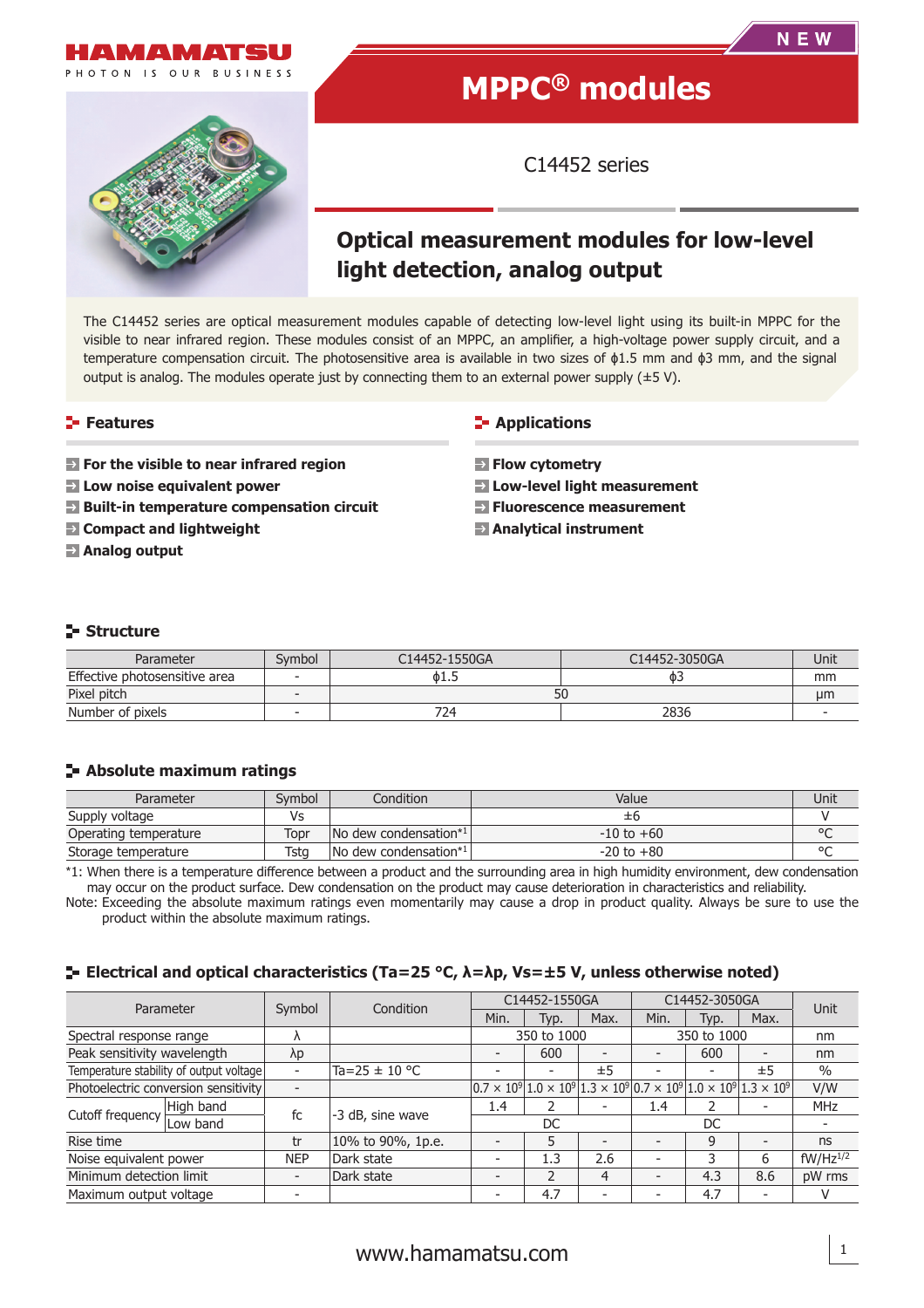# **Electrical characteristics**

| Parameter           | Svmbol | Condition | Min                      | T <sub>VD</sub> | Max     | Unit |  |
|---------------------|--------|-----------|--------------------------|-----------------|---------|------|--|
| Supply voltage*2    | +Vs    | $+4.75$   |                          |                 | $+5.25$ |      |  |
|                     | -Vs    |           | $-4.75$                  | --              | $-5.25$ |      |  |
| Current consumption |        | +Vs       | $\overline{\phantom{a}}$ | +50             | $+250$  |      |  |
|                     | ТC     | l-Vs      | $\overline{\phantom{a}}$ | $-20$           | $-40$   | mA   |  |

\*2: A power supply with 300 mA or higher output must be used.

# **Block diagram**



# **F** Connection example

Using the supplied power cable, connect the MPPC module to a power supply. You can observe the MPPC module's output waveform by connecting the module to an oscilloscope.



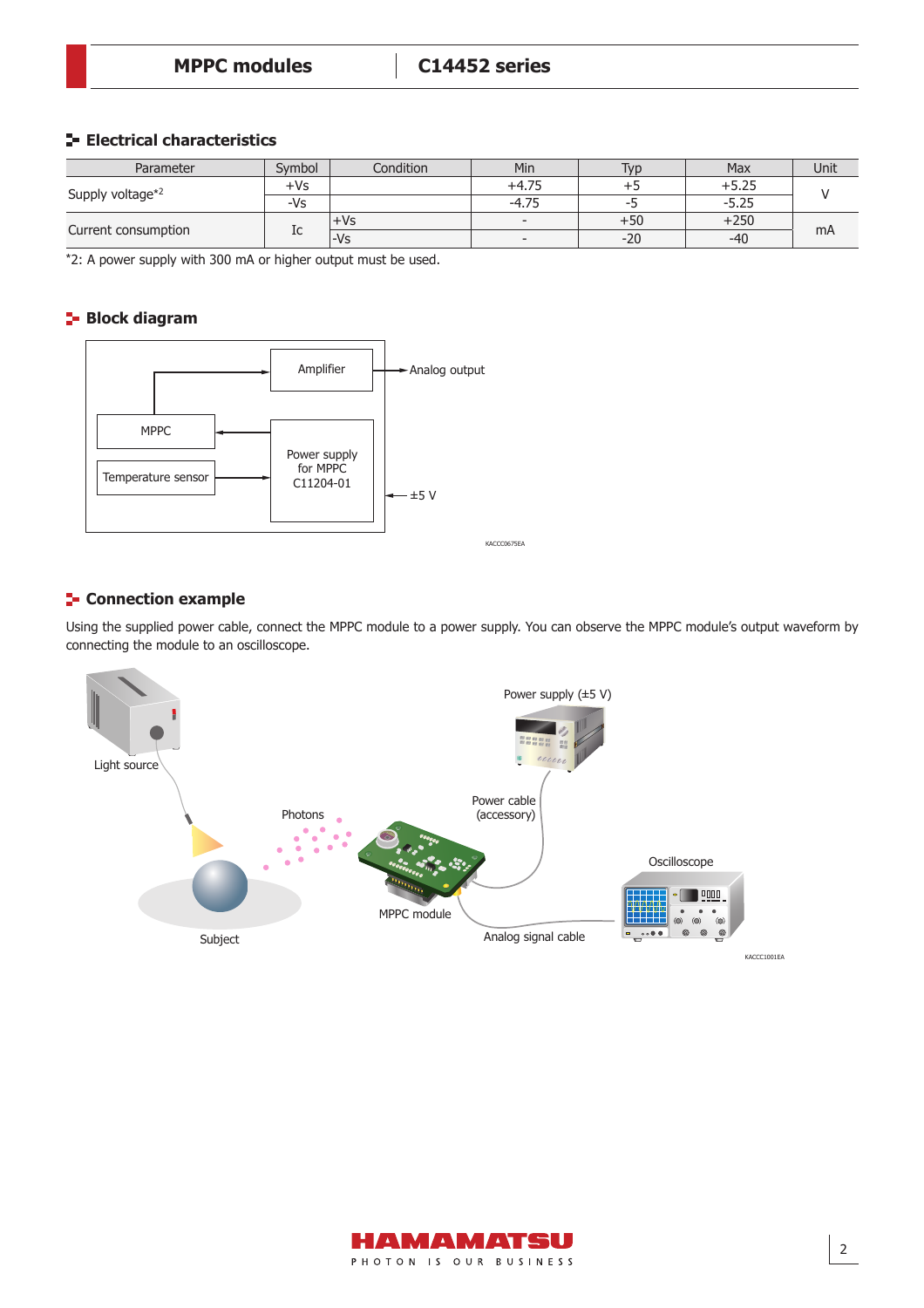**E-** Measurement example



**Photoelectric conversion sensitivity vs. wavelength** 



**Frequency characteristics (typical example)**





KACCB0590EA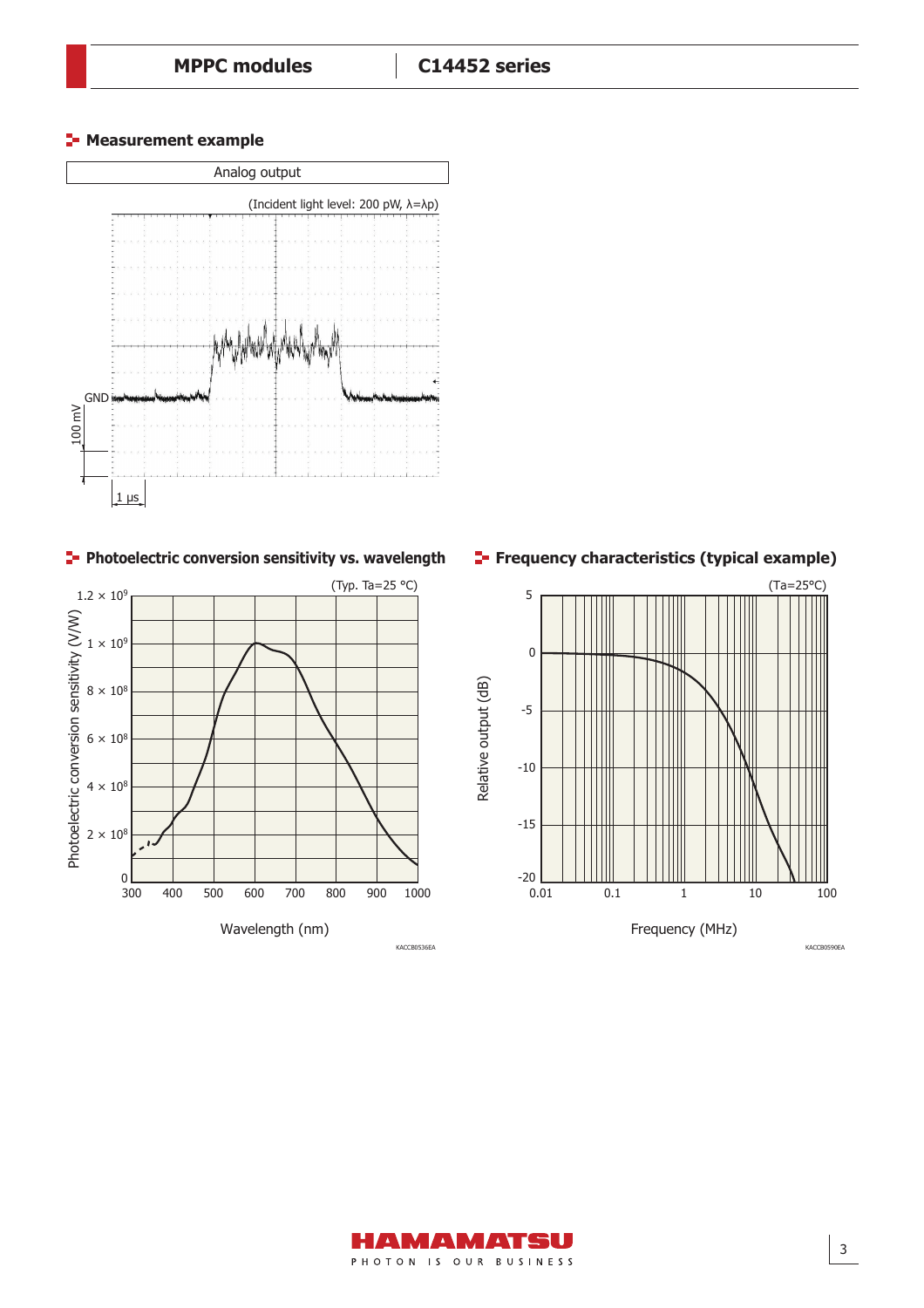# **Linearity**



# **P** Dimensional outline (unit: mm)







Tolerance unless otherwise noted: ±0.3

KACCA0420EB